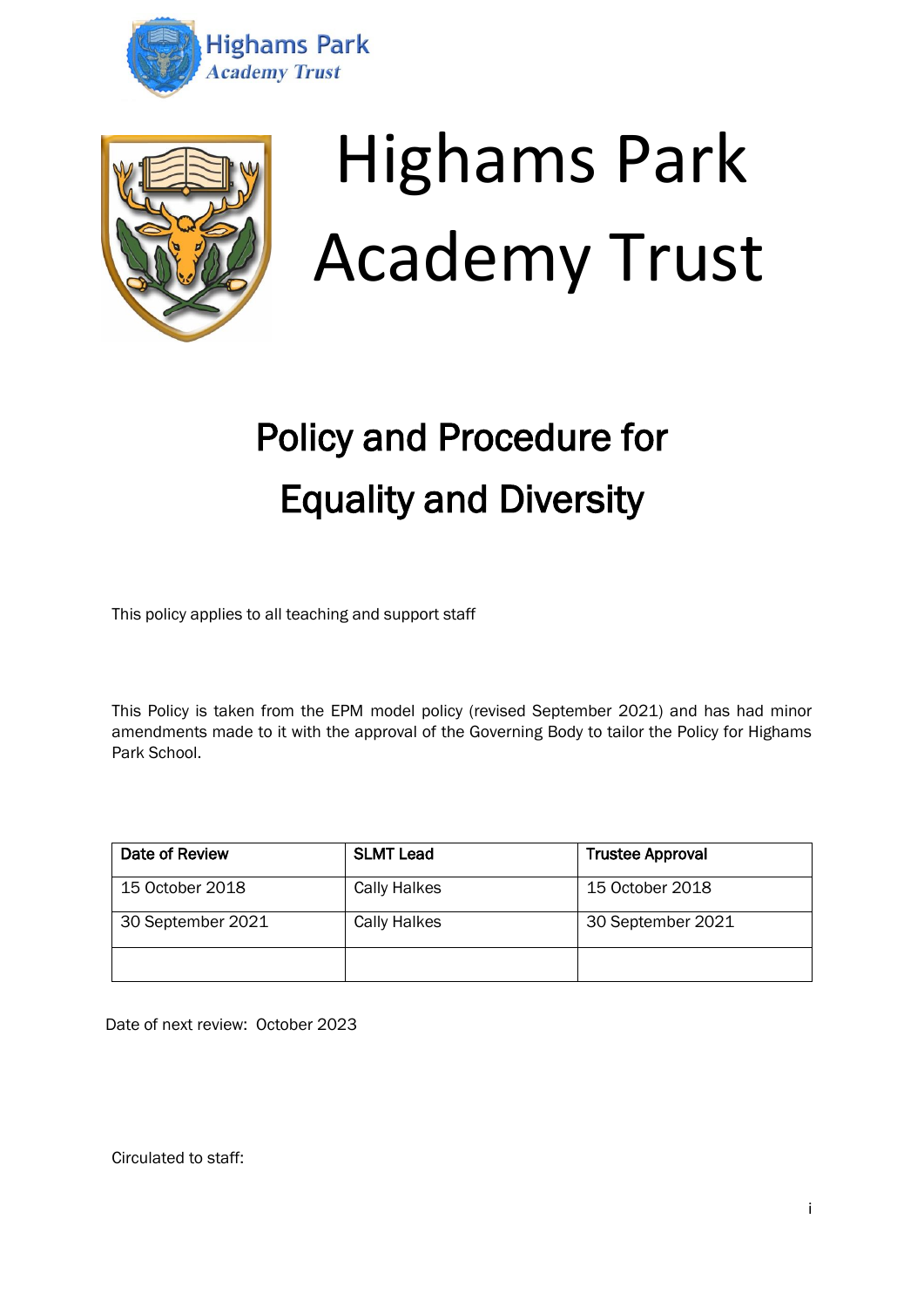

## Contents

| 1.  | <b>Terms of Reference</b>                              | 1              |
|-----|--------------------------------------------------------|----------------|
| 2.  | Introduction                                           | 1              |
| 3.  | Scope and Purpose of the Policy                        | $\overline{2}$ |
| 4.  | <b>Protected Characteristics</b>                       | $\overline{2}$ |
| 5.  | How can you be Discriminated Against?                  | $\overline{2}$ |
| 6.  | Employee Training, Promotion and Conditions of Service | 3              |
| 7.  | Discipline and Termination of Employment               | 3              |
| 8.  | <b>Disability Discrimination</b>                       | 3              |
| 9.  | Fixed-term Employees, Casual and Agency Workers        | 4              |
| 10. | Part-time Work                                         | 4              |
| 11. | <b>Breaches of this Policy</b>                         | 4              |
| 12. | Who is Responsible for this Policy?                    | 5              |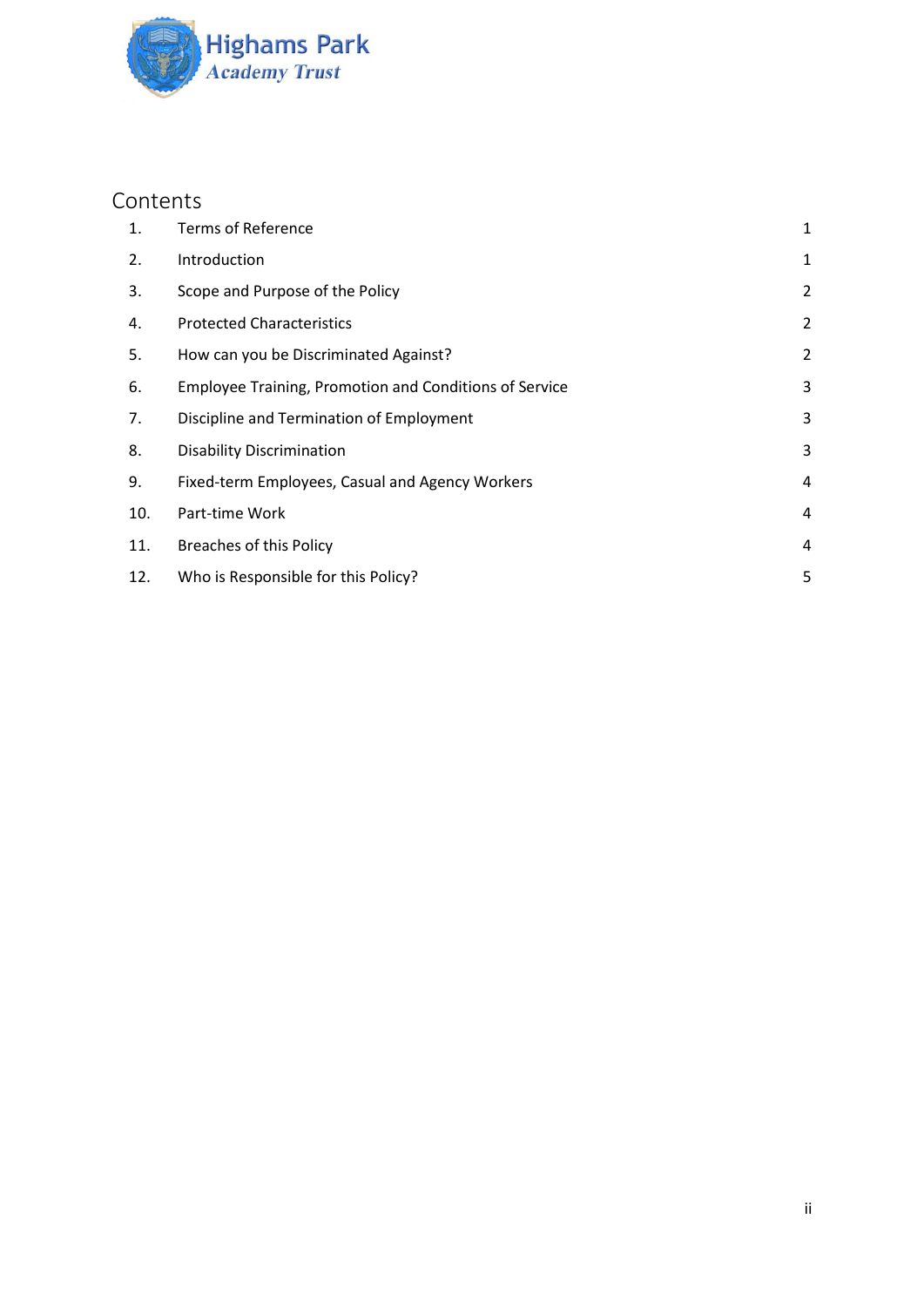### Equality and Diversity Policy for School Staff

#### <span id="page-2-0"></span>**1. Terms of Reference**

- 1.1. For all employees, governors and volunteers employed or appointed by the Governing Body of Highams Park School.
- 1.2. Definitions:

"Principal" also refers to any other title used to identify the Principal, where appropriate, or other senior manager delegated to deal with the matter by the Principal.

"Companion" refers to a person chosen by the employee to accompany them, who shall be a trade union representative or a workplace colleague.

"We" refers to Highams Park Academy trust.

#### <span id="page-2-1"></span>**2. Introduction**

- 2.1. The Trust is committed to promoting equality of opportunity for all employees and job applicants. We aim to create a supportive and inclusive working environment in which all individuals are able to make the best use of their skills, free from discrimination or harassment, and in which all decisions are based on merit.
- 2.2. The Trust will take allegations of discrimination seriously and address them promptly and confidentially, where possible.
- 2.3. This policy covers all individuals working at all levels and grades, including senior managers, employees, trainees, part-time and fixed-term employees, volunteers, casual workers, agency staff and governors (collectively referred to as employees in this policy). All employees have a duty to act in accordance with this policy and treat colleagues with dignity at all times, as well as a duty not to discriminate against or harass other employees, regardless of their status. Details of this are in the Bullying and Harassment Policy.
- 2.4. All employees are personally responsible for ensuring that they adhere to the policy and promote our aims and objectives with regard to equal opportunities. In certain circumstances, the Trust could be held to be vicariously liable for the actions of their employees. Employees should be aware that they may be personally liable if they are found to have discriminated against another person whilst in School or on Schoolrelated business.
- 2.5. This policy does not form part of any employee's contract of employment and it may be amended at any time following consultation. Elements of this procedure may be varied as appropriate in any case.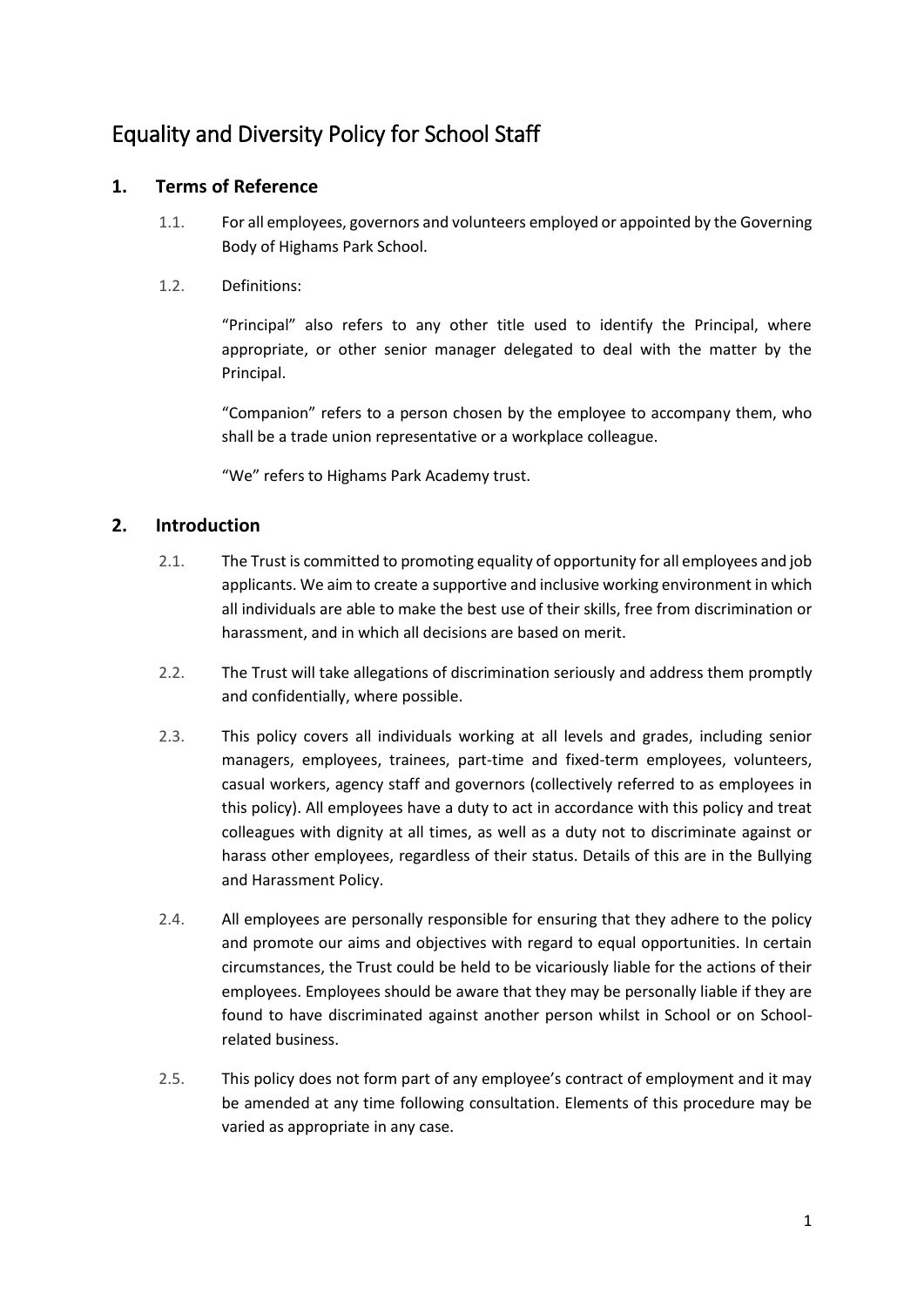

#### <span id="page-3-0"></span>**3. Scope and Purpose of the Policy**

- 3.1. This policy applies to all aspects of our relationship with employees and to relations between employees at all levels. This includes job advertisements, recruitment and selection, training and development, opportunities for promotion, conditions of service, pay and benefits, conduct at work, disciplinary and grievance procedures, and termination of employment.
- 3.2. We will take appropriate steps to accommodate the requirements of different religions, cultures, and domestic responsibilities. Please see the following for specific information on our approach to these issues. This policy and others mentioned in this Policy can be found on FireFly using the following link -

https://highamspark.fireflycloud.net/policies

#### <span id="page-3-1"></span>**4. Protected Characteristics**

- 4.1. Discrimination is being treated unfairly for one of the following reasons:
	- − Age
	- − Disability
	- Being married or in a civil partnership
	- − Pregnancy or maternity
	- − Race (including colour, nationality, ethnic or national origin)
	- − Religion or belief
	- − Sex
	- − Sexual orientation
	- − Gender reassignment
- 4.2. These are called protected characteristics in the Equality Act 2010. Discrimination based on any of these protected characteristics is against the law.

#### <span id="page-3-2"></span>**5. How can you be Discriminated Against?**

- 5.1. Discrimination by or against an employee is generally prohibited unless there is a specific legal exemption. Discrimination may be direct or indirect and it may occur intentionally or unintentionally.
- 5.2. Direct discrimination occurs where someone is treated less favourably because of one or more of the protected characteristics set out above. For example, rejecting an applicant on the grounds of their race because they would not "fit in" would be direct discrimination.
- 5.3. Indirect discrimination is where there is a provision, criterion or practice that applies to everyone but adversely affects people with a particular protected characteristic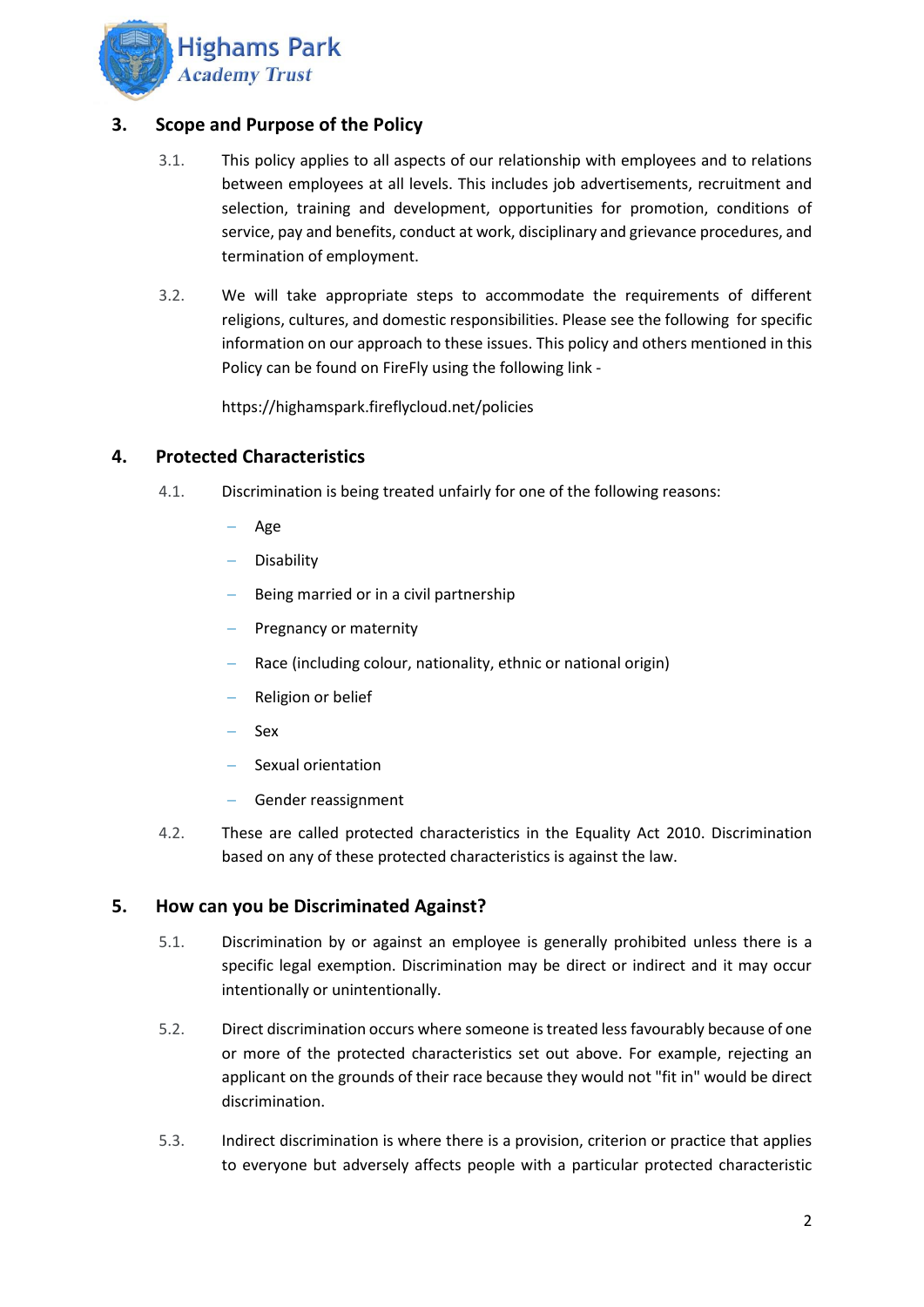

more than others and is not justified. For example, a requirement to work full time adversely affects women because they generally have greater caring commitments than men. Such a requirement will be discriminatory unless it is objectively justified.

- 5.4. Harassment related to any of the protected characteristics is prohibited. Harassment is unwanted conduct that has the purpose or effect of violating someone's dignity or creating an intimidating, hostile, degrading, humiliating or offensive environment for them. Harassment is dealt with further in our Bullying and Harassment Policy.
- 5.5. Victimisation is also prohibited. This is less favourable treatment of someone who has complained or given information about discrimination or harassment or supported someone else's complaint.

#### <span id="page-4-0"></span>**6. Employee Training, Promotion and Conditions of Service**

- 6.1. All managers must set an appropriate standard of behaviour, lead by example and ensure that those they manage adhere to the policy and promote our aims and objectives with regard to equal opportunities. Managers will be given appropriate training on equal opportunities awareness and equal opportunities recruitment and selection best practice. The Vice Principal, Leading on CPDL, has overall responsibility for monitoring equal opportunities training.
- 6.2. Employee training needs will be identified through regular appraisals. All employees will be given appropriate access to training to enable them to progress within the organisation and all promotion decisions will be made on the basis of merit. Workforce composition and promotions will be regularly monitored to ensure equality of opportunity at all levels of the organisation. Where appropriate, steps will be taken to identify and remove unjustified barriers and to meet the special needs of disadvantaged or underrepresented groups.
- 6.3. Our conditions of service, benefits and facilities are reviewed regularly to ensure that they are available to all employees who should have access to them and that there are no unlawful obstacles to accessing them.

#### <span id="page-4-1"></span>**7. Discipline and Termination of Employment**

- 7.1. We will ensure that disciplinary procedures and penalties are applied without discrimination, whether they result in disciplinary warnings, dismissal or other disciplinary action.
- 7.2. We will ensure that redundancy criteria and procedures are fair and objective and are not directly or indirectly discriminatory.

#### <span id="page-4-2"></span>**8. Disability Discrimination**

8.1. If you are disabled or become disabled, we encourage you to tell us about your condition so that we can support you as appropriate.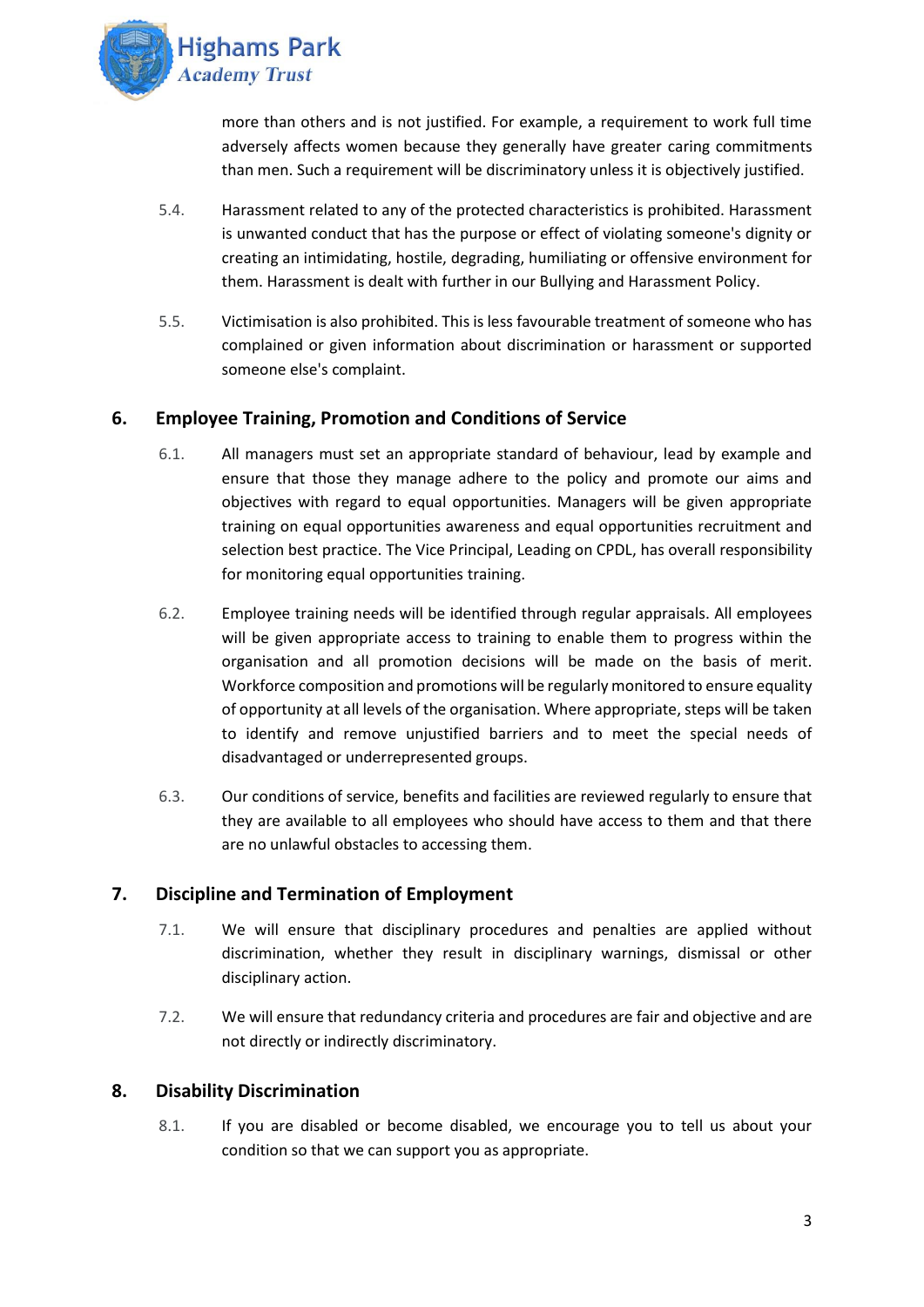

- 8.2. If you experience difficulties at work because of your disability, you should speak to your line manager to discuss any reasonable adjustments that would help overcome or minimise the difficulty. Your line manager may wish to consult with you and your medical adviser/s about possible adjustments. We will consider the matter carefully and try to accommodate your needs. If we consider a particular adjustment would not be reasonable, we will explain our reasons and try to find an alternative solution where possible.
- 8.3. We will monitor the physical features of our premises to consider whether they place disabled workers and job applicants at a substantial disadvantage compared to other employees. Where reasonable, we will take steps to improve access for disabled employees.
- 8.4. Reasonable adjustments will also be made for workers with mental ill health.

#### <span id="page-5-0"></span>**9. Fixed-term Employees, Casual and Agency Workers**

9.1. We monitor our use of fixed-term employees, casual and agency workers, and their conditions of service, to ensure that they are being offered appropriate access to benefits, training, promotion and permanent employment opportunities. We will, where relevant, monitor their progress to ensure that they are accessing permanent vacancies.

#### <span id="page-5-1"></span>**10. Part-time Work**

10.1. We monitor the conditions of service of part-time employees and their progression to ensure that they are being offered appropriate access to benefits and training and promotion opportunities. We will ensure requests to alter working hours are dealt with appropriately under our Flexible Working Policy.

#### <span id="page-5-2"></span>**11. Breaches of this Policy**

- 11.1. If you believe that you may have been discriminated against you are encouraged to raise the matter through our grievance procedure. If you believe that you may have been subject to harassment or bullying, you are encouraged to raise the matter through our Bullying and Harassment Policy.
- 11.2. Allegations regarding potential breaches of this policy will be treated in confidence and investigated in accordance with the relevant procedure. Employees who make such allegations in good faith will not be victimised or treated less favourably as a result. False allegations which are found to have been made in bad faith will, however, be dealt with under our disciplinary procedure.
- 11.3. Any employee who is found to have committed an act of discrimination or harassment will be subject to disciplinary action. Such behaviour may constitute gross misconduct and, as such, may result in summary dismissal. We take a strict approach to serious breaches of this policy.